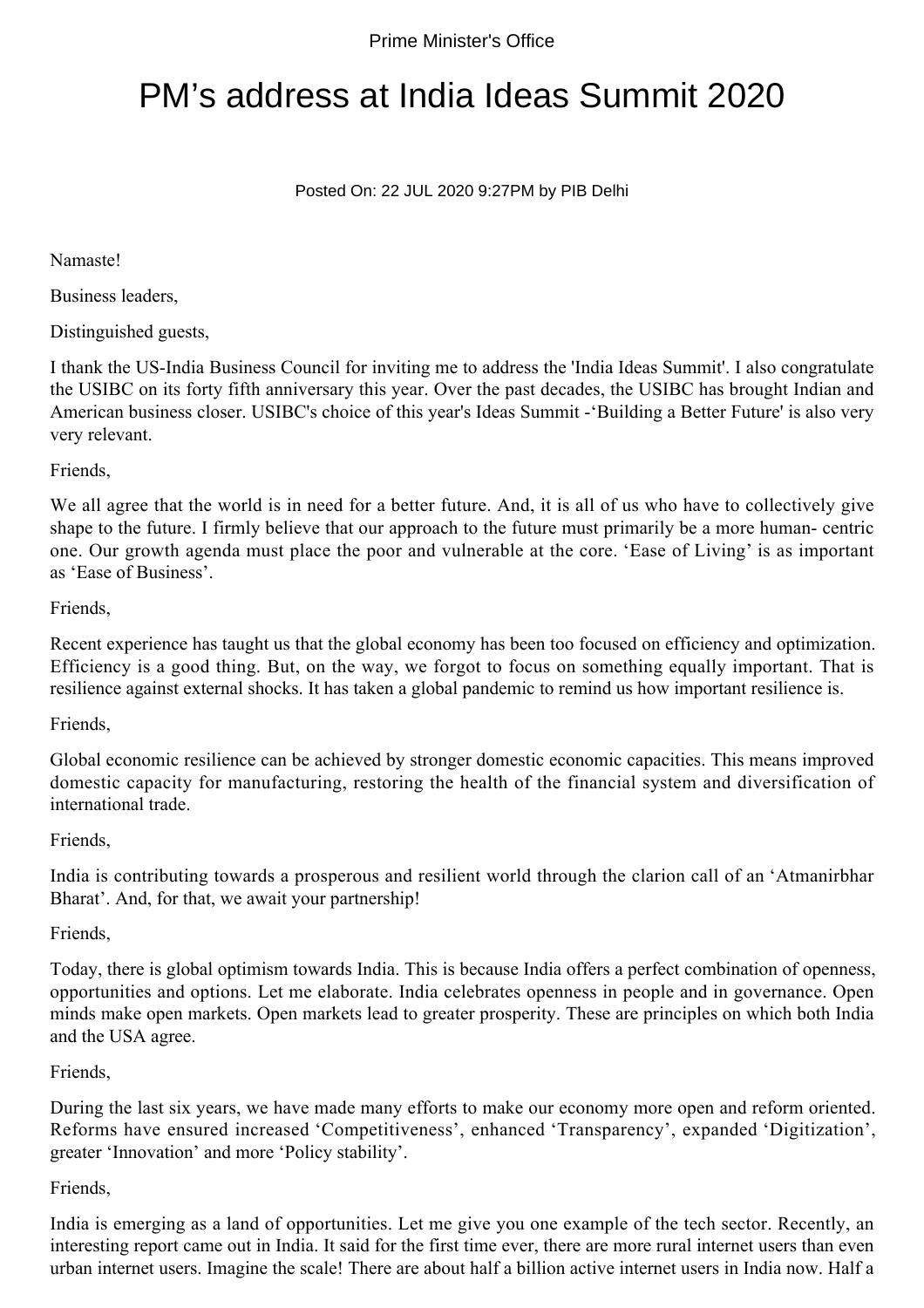billion connected people. Does this sound huge to you? Hold your breath. Because, there are over half a billion more people who are being connected. Opportunities in technology also include opportunities in the frontier technologies of 5G, Big data analytics, Quantum computing, Block-chain and Internet of things.

# Friends,

The options to invest in India are extensive. India invites you to invest in the hard-work of our farmers. India has done historic reforms in the agriculture sector recently. There are investment opportunities in: Agricultural inputs and machinery, Agriculture supply chain management, Ready-to-eat items, Fisheries and Organic produce. India's food processing sector is expected to be worth over half a trillion dollars by 2025. To grow more streams of revenue, the best time to tap investment opportunities in Indian agriculture sector is now!

India invites you to invest in healthcare. The Healthcare sector in India is growing faster than 22 percent every year. Our companies are also progressing in production of medical-technology, tele-medicine and diagnostics. India and the US have already built a robust partnership in the Pharma sector. To achieve scale and speed, now is the best time to expand your investment in Indian health-care sector!

India invites you to invest in energy. As India evolves into a gas-based economy, there will be big investment opportunities for US companies. There are also big opportunities in the clean energy sector. To generate more power for your investment, this is the best time to enter the Indian power sector!

India invites you to invest in infrastructure. Our nation is witnessing the largest infrastructure creation drive in our history. Come, be a partner in building housing for millions, or building roads, highways and ports in our nation.

Civil Aviation is another area of great potential growth. The number of Air passengers are expected to more than double within next 8 years. The top private Indian airlines plan to include over a thousand new aircraft over the coming decade. This is a huge opportunity for any investor who chooses to set up manufacturing facilities in India, which can become a base for supplying regional markets. A similar case is obvious for setting up Maintenance Repair and Operations facilities. To give flight to your aviation targets, this is an ideal time to invest in the Indian aviation sector.

India invites you to invest in defense and space. We are raising the FDI cap for investment in defense sector to 74 percent. India has established two defense corridors to encourage production of defense equipment and platforms. We offer special incentives for private and foreign investors. A few weeks ago, we cleared pathbreaking reforms in the space sector. Come, be a part of these upcoming sectors.

India invites you to invest in finance and insurance. India has raised FDI cap for investment in insurance to 49 percent. Now 100 percent FDI is permitted for investment in insurance intermediaries. The insurance market in India is growing at a rate of more than 12 percent and is expected to grow to 250 billion dollars by 2025. With the success of Ayushman Bharat, our health assurance scheme, PM Fasal Bima Yojna, our crop insurance scheme and Jan Suraksha or social security schemes, the government has laid the ground for quick adoption and acceptance of insurance products. There are large untapped opportunities for increasing insurance cover in health, agriculture, business and life insurance. To generate long term and assured revenues, the Indian insurance sector is one of the best investment options right now!

I have given you a few options and that too without any consultancy fees.

Friends,

When the markets are open, when the opportunity is high and the options are many, can optimism be far behind! You can see the optimism when India rises in key business ratings. Particularly the Ease of Doing Business ratings of the World Bank.

Investment is the best show of confidence. Every year, we are reaching record highs in FDI. Each year is significantly higher than the earlier one. FDI inflows in India in 2019-20 were 74 billion dollars. This is an increase of 20 percent from the year before that. Friends in USIBC inform that 'pledged investment' from the US has already crossed 40 billion dollars this year! Also see what has happened even during the ongoing pandemic. In the middle of COVID, India has attracted foreign investment of more than 20 billion dollars between April and July 2020!